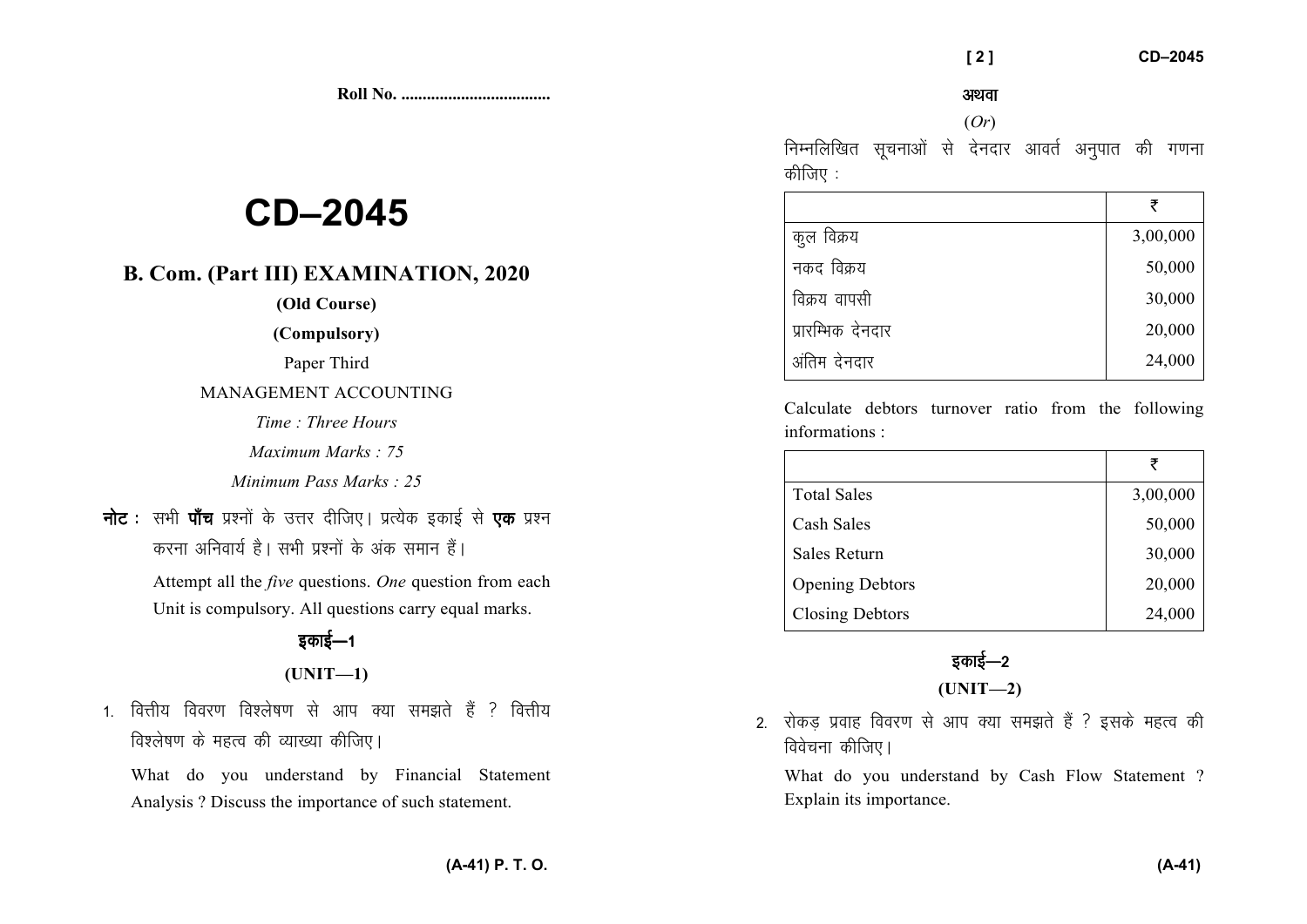अथवा

(*Or*)

*,- ch- lh- fy- ds fuEufyf[kr vk¡dM+ksa ls Q.M cgko fooj.k* तैयार कीजिए :

|                                     | 31 मार्च |          |
|-------------------------------------|----------|----------|
|                                     | 2015     | 2014     |
|                                     | (5)      | (3)      |
| रोकड                                | 8,344    | 4,652    |
| व्यापारिक प्राप्य                   | 12,650   | 18,170   |
| अशोध्य ऋण के लिए छूट                | 1,750    | 1,860    |
| व्यापारिक स्टॉक                     | 23,875   | 24,640   |
| फर्नीचर एण्ड फिक्सचर्स              | 17,500   | 12,000   |
| ट्रक                                | 19,000   | 11,500   |
| ट्रक पर संचित<br>ास                 | 4,500    | 3,000    |
| व्यापारिक देय                       | 22,122   | 19,280   |
| पूँजी                               | 50,000   | 50,000   |
| प्रतिधारित लाभ $(+)$ लाभ हानि $(-)$ | $+2,997$ | $-3,178$ |

2014-15 में ₹ 5,000 का लाभांश दिया गया। फर्नीचर व *फिक्सचर्स पर ास 2014-15 में ₹ 1,200 था। इसे सम्पत्ति खाते* में क्रेडिट किया गया था।

Prepare a fund flow statement from the following data of  $ABC$  Ltd.  $\cdot$ 

|                                            | March 31 |          |
|--------------------------------------------|----------|----------|
|                                            | 2015     | 2014     |
|                                            | (5)      | (5)      |
| Cash                                       | 8,344    | 4,652    |
| <b>Trade Receivables</b>                   | 12,650   | 18,170   |
| Allowances for Bad debts                   | 1,750    | 1,860    |
| Merchandise                                | 23,875   | 24,640   |
| <b>Furniture and Fixtures</b>              | 17,500   | 12,000   |
| Truck                                      | 19,000   | 11,500   |
| Accumulated Depreciation on<br>Trucks      | 4,500    | 3,000    |
| <b>Trade Payables</b>                      | 22,122   | 19,280   |
| Capital                                    | 50,000   | 50,000   |
| Retained Earnings (+) Profit<br>$(-)$ Loss | $+2,997$ | $-3,178$ |

A dividend of  $\bar{\tau}$  5,000 was paid in 2014-15. Depreciation on Furniture and Fixtures amounted to  $\bar{\tau}$  1,200 in 2014-15. It was credited to Assets A/c.

# *bdkbZ*&*<sup>3</sup>*

$$
(UNIT-3)
$$

3. सीमान्त लागत विधि से आप क्या समझते हैं ? कम्पनी निर्णयों में यन्त्र के रूप में इसकी उपयोगिता समझाइए।

What do you understand by Marginal Costing ? State its usefulness as a tool for corporate decisions.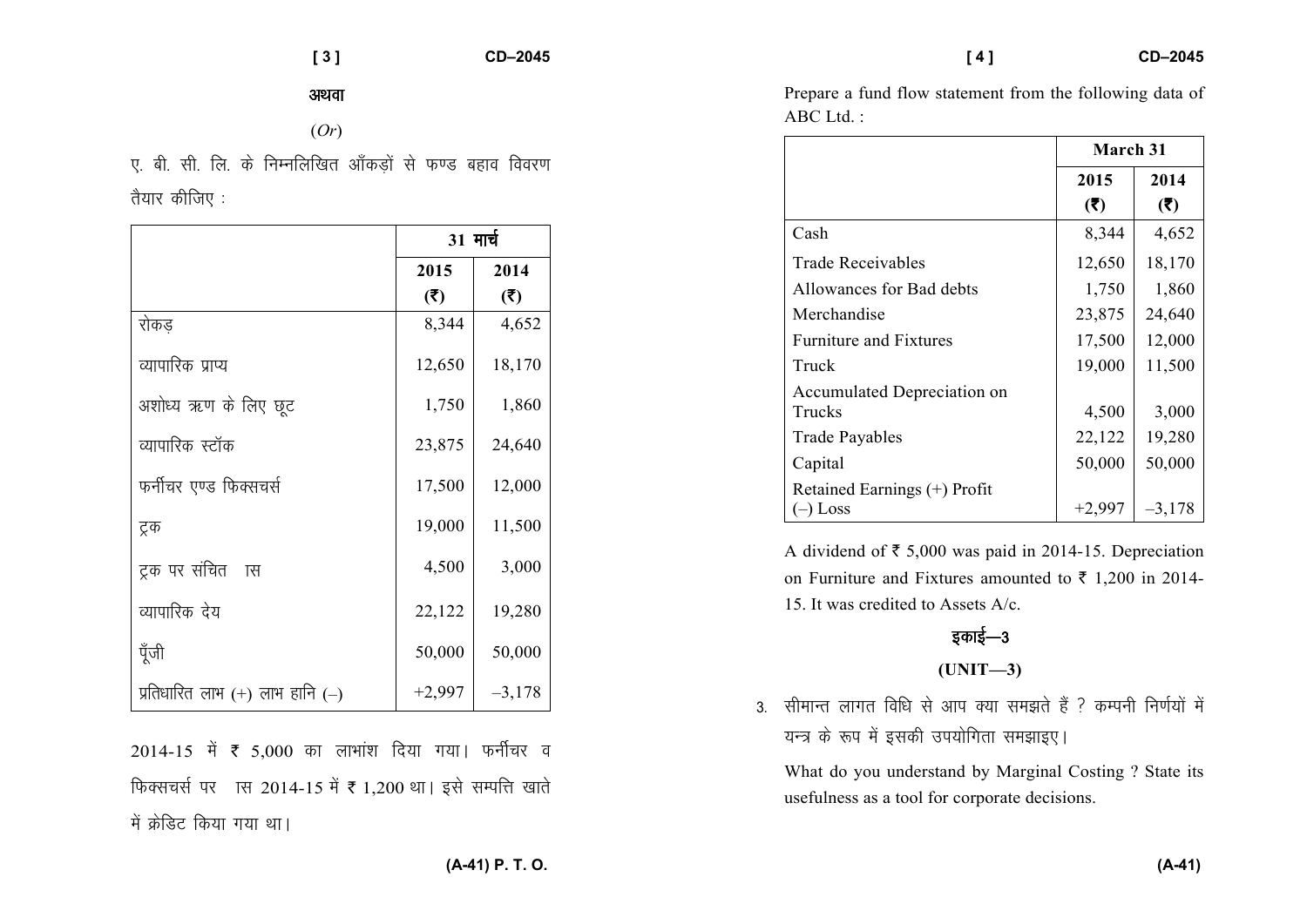### *vFkok*

(*Or*)

*fuEufyf[kr lwpukvksa ls ykHk*&*ek=k vuqikr*] *le*&*foPNsn* बिन्दु, सुरक्षा की सीमा तथा सुरक्षा सीमा के प्रतिशत की गणना *कीजिए* :

|                  | वर्ष 1   | वर्ष $\Pi$ |
|------------------|----------|------------|
|                  | (5)      | (5)        |
| विक्रय           | 3,00,000 | 3,60,000   |
| स्थायी लागत      | 90,000   | 1,20,000   |
| परिवर्तनशील लागत | 1,50,000 | 2,16,000   |

From the following informations calculate P/V Ratio, B. E. P., Margin of Safety and percentage of Margin of Safety :

|                    | Year I<br>(5) | <b>Year II</b><br>(5) |
|--------------------|---------------|-----------------------|
| Sales              | 3,00,000      | 3,60,000              |
| <b>Fixed Costs</b> | 90,000        | 1,20,000              |
| Variable Costs     | 1,50,000      | 2,16,000              |

# *bdkbZ*&*<sup>4</sup>***(UNIT—4)**

4. बजटिंग से आप क्या समझते हैं ? बजटिंग के उद्देश्य क्या हैं ? एक प्रभावशाली बजट प्रणाली के आवश्यक तत्व क्या हैं ?

What do you understand by Budgeting ? What is the purpose of budgeting ? What are the essentials of an effective budgeting system ?

#### अथवा

### (*Or*)

*,d dkj[kkuk eas* 10000 *bdkb;ksa ds mRiknu ds fy, O;; ctV* **निम्न प्रकार दिए गए हैं** :

|                                     | प्रति इकाई |
|-------------------------------------|------------|
|                                     | (₹)        |
| सामग्री                             | 70         |
| श्रम                                | 25         |
| परिवर्तनशील उपरिव्यय                | 20         |
| स्थायी उपरिव्यय (₹ 1,00,000)        | 10         |
| परिवर्तनशील व्यय                    | 5          |
| बिक्री व्यय $(10\% \text{ R}^{2}x)$ | 13         |
| वितरण व्यय (20% स्थिर)              | 7          |
| प्रशासनिक व्यय (₹ 50,000)           | 5          |
| लागत<br>ণ প্ৰ                       | 155        |

(i) 8000 *bdkb;ksa ,oa* (ii) 6000 *bdkb;kas ds fy, mRiknu ds* **बजट तैयार कीजिए।** 

यह मान लीजिए कि प्रशासनिक व्यय सभी स्तरों पर स्थिर होंगे।

The expenses budget for production of 10000 units in a factory are furnished below :

|                    | Per Unit |
|--------------------|----------|
|                    | (₹)      |
| Material           | 70       |
| Labour             | 25       |
| Variable Overheads | 20       |